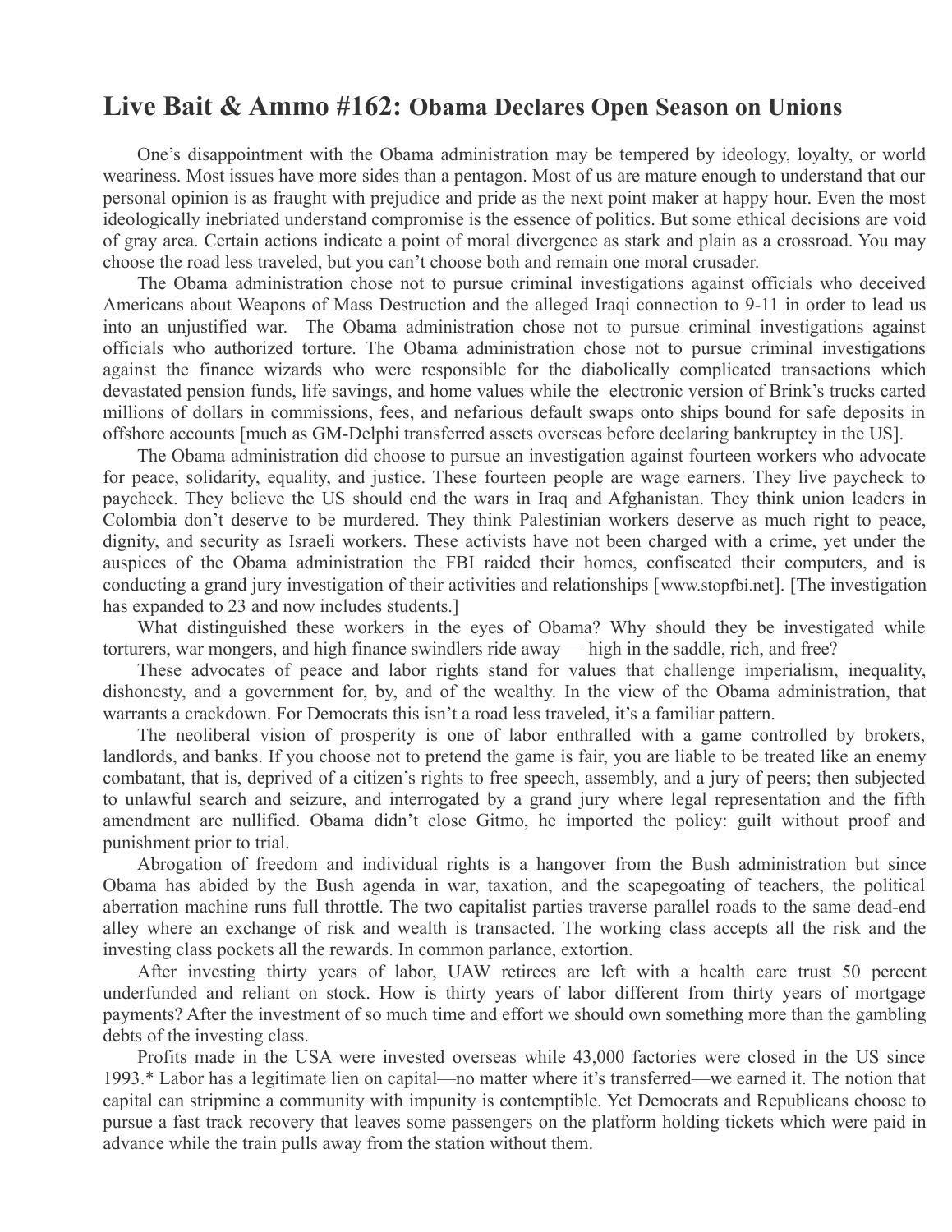\* Lori Wallach, Director of Public Citizen's Global Trade Watch, 2-7-2011, *Obama Wrong on Trade and Jobs*  http://citizen.typepad.com/eyesontrade/2011/02/in-speech-to-us-chamber-obama-gets-it-wrong-on-trade-jobs.html

Rather than address the underlying social and economic injustice that afflicts our nation, Obama like Bush blames teachers and proposes wage cuts, wage freeze, and two tier as a solution to unemployment. It's obscene. The policy lacks any social redeeming value or common economic sense. You can't pay workers less and simultaneously prime the consumer pump.

Democrats and Republicans both say education is the key to the job crisis because it lets them off the hook and puts teachers on the spear. Tests measure whatever test designers choose to measure, but tests don't educate students to research, analyze, synthesize, and articulate. Tests teach the right answer is whatever authority tells you is the right answer. I'm proud to be a bad test taker.

We all know from experience that the key to a good education is smaller classrooms, but that would require more teachers, and neither Republicans nor Democrats are pro worker, let alone pro union. Every kid on the American playground knows how it feels to be at the top of the teeter-totter when your partner finds a new friend. Organized Labor, Wake-up! Democrats are not on our side.

Indeed, it's hard to keep one's balance when all the odds are tipped in your opponents' favor. The recession was brought on by recklessness and avarice in the investing class, but the working class was extorted into paying clean up costs and rewarding malfeasance with tax breaks, bailouts, and immunity for crooks in high places. Rewarding failure, incompetence, and criminal behavior is a moral hazard that far outweighs welfare in cost, consequence, and ethical relevance.

Our children and grandchildren will suffer because we put our tails between our legs and let Limbaugh ranters and Obama decanters convince us that workers must take bigger wage cuts while shitfaced labor leaders shilled for their paymasters. [*decant*: to draw off without disturbing the lower layers]. Meanwhile UAW bureaucrats contend concessions will not only save jobs but organize the unorganized. Hell, they didn't drink the Kool-Aid, they drank the lab rat's piss. The metaphor is vulgar but the picture fits the frame-up: workers are vilified and union reps collaborate with prosecutors.

Limbaugh's parrots like to repeat the ditto-headed mantra *only rich people hire workers* as if working people don't contribute to society and our purchases don't stimulate commerce. Fact is, only workers support the businesses in my neighborhood, and those businesses are not owned by rich people. Workers collectively hire workers everyday, but unlike predatory capitalists, we don't lie, cheat, and steal. Workers build communities, vulture capitalists exploit communities.

Workers fight the wars. Workers build the roads, bridges, skyscrapers, and homes. Workers mine, mill, construct, farm, teach, nurse, serve, repair, and deliver the goods on time. But Rimbaugh's mimics—well prepared to *repeat-after-me* after years of test taking—have the gall to give all the credit to speculators and money changers. Without labor there would be no wealth to invest or a marketplace to invest in. Without labor the rich would go hungry. But I digress, while the endgame progresses steadfast across the board and organized pawns plod forward to their own demise in defense of democratic concession making, that is, we get to vote for what we give up next to benefit the rich.

The US government under both Republicans and Democrats condones US corporations doing business with nations who support terrorism, [*New York Times*, US Approved Business with Blacklisted Nations, Jo Becker, 12-24- 2010] but peace and labor activists can't talk to the victims of war and union persecution. Under the thumb of corporate governance, teachers, nurses, first responders, public servants—all workers in general—are scapegoated and forced to pay for the crimes and recklessness of the investing class. The workers and students targeted by the FBI are picture poster threats, promo faces on the US brand of repression intended to serve as a warning: workers who advocate for peace and labor rights are outlaws in America.

Voting for the lesser of two evils is not a credible solution, it's a symptom of social decadence. The body politic is sickened unto death by the conceit of a better evil. Obama's attack on the teachers' union is tantamount to Reagan busting PATCO, and forked tongue UAW president Bob King is overeager to provide cover for traitorous trade deals.\* Obama sends a clear, unequivocal message: it's open season on unions. No license nor limit required. Only dissenters will be prosecuted.

sos, GreggShotwell@aol.com

www.warriorsoflabor.com www.soldiersofsolidarity.com www.factoryrat.com